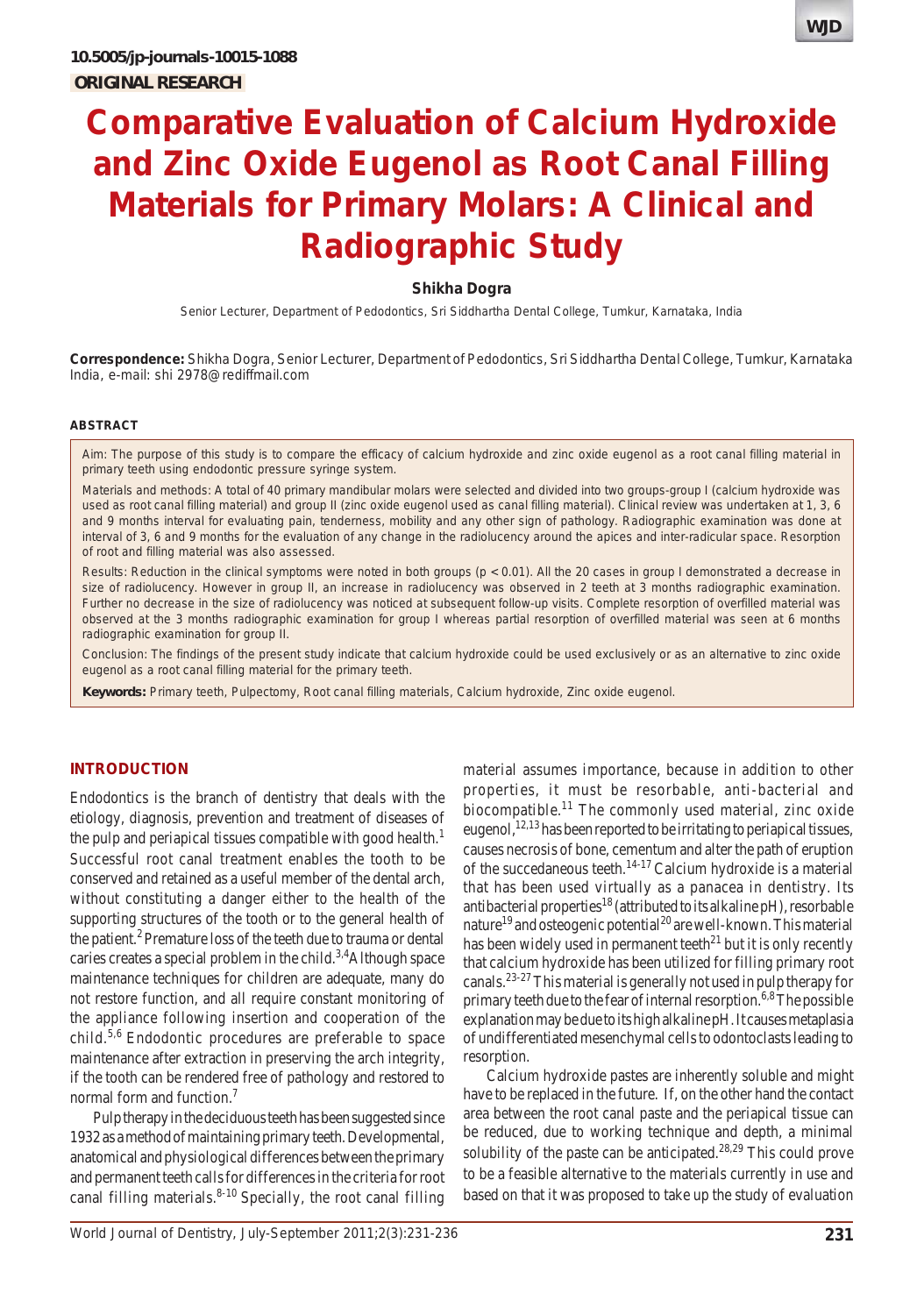of calcium hydroxide as root canal filling material in primary teeth. Several techniques have been used for the filling of materials into the deciduous root canals. These techniques are the incremental filling technique using the endodontic plugger; the lentulo spiral technique—paste carried to the pulp chamber and canals by a lentulo spiral for obturation; and the pressure syringe technique—filling material applied to the canals by using an endodontic pressure syringe.<sup>30-32</sup>

Considering the above-mentioned properties of zinc oxide eugenol and calcium hydroxide, it was decided to conduct a study with the objective of evaluating the suitable root canal filling material in primary teeth using endodontic pressure syringe.

An attempt was made to find out if calcium hydroxide could be used as an alternative to zinc oxide eugenol as a root canal filling material by using endodontic pressure syringe system.

#### **MATERIALS AND METHODS**

Children with pulpal involvement of the teeth due to caries were selected from the outpatient department, Department of Pedodontics and Preventive Dentistry, Mahatma Gandhi Post Graduate Institute of Dental Sciences, Puducherry. They were in the age group of 4 to 9 years with good general health and having no history of systemic illness. Participation in this study was voluntary and a written consent was obtained from the parents or guardians of the patients before starting the treatment.

A total of 40 primary mandibular molars with carious exposure of pulp showing signs of irreversible pulpitis were selected. Radiographic evaluation was done to exclude teeth showing pathologic root resorption.

Selected teeth were randomly divided into two groups:

*Group I*: Pulpectomy performed and root canals filled with calcium hydroxide using endodontic pressure syringe.

*Group II*: Pulpectomy performed and root canals filled with zinc oxide eugenol using endodontic pressure syringe.

Access was gained to the pulp chamber and carious tooth structure was removed. Gross removal of radicular pulp tissue was done using K files. Copious irrigation with normal saline was carried out to remove necrotic debris or the degenerated tissues. The canals were negotiated with appropriate sized K files using care to avoid overextension through the apices and the working lengths were established radiographically. The working length was kept 1 to 2 mm short of the radiographic apex. Shaping of canals was done using K files in pull back motion up to a maximum size of no. 40. Irrigation of the root canals was carried out with normal saline throughout the endodontic procedure. Once the patient is free of all clinical signs and symptoms of infection, the canals were filled using the endodontic pressure syringe system (Pulpdent) following the manufacturer's instructions in all the teeth. The materials calcium hydroxide paste (RC Cal ; Prime Dental), calcium hydroxide powder (Prime Dental) and zinc oxide eugenol (Pulpdent Root Canal Sealer) were made to putty-like consistency.

The material was then filled into the hub of the needle, the barrel threaded onto the needle and the screw post subsequently inserted. The needle was placed 2 mm short of radiographic apex and quarter turns of screw post expressed material into root canal. One quarter turn of the screw filled the apex with 0.02 mg of material. Before filling the remaining root canal space, the needle was withdrawn slightly to break contact with the canal walls and screw was continuously turned until material appeared at orifice. An immediate postoperative radiograph was taken. Clinical review was undertaken at 1, 3, 6 and 9 months interval. The teeth were evaluated for pain, tenderness to percussion, presence of mobility and signs of pathology. Radiographic examination was done at the interval of 3, 6, and 9 months for the evaluation of increase, decrease or disappearance of radiolucency around the apices and interradicular space. Resorption of the root and material was also assessed.

## **RESULTS**

To evaluate the statistical significance of the data, binomial probability density function (WINSTAT) was used.

In group I (calcium hydroxide group), the success of the treatment was 100%, i.e. all 20 teeth were considered successful as these patients were asymptomatic and clinical signs of pathology were absent (Fig. 1). In group II (zinc oxide eugenol group), success was 90%, i.e. 18 out of 20 teeth were considered successful (Fig. 2). The selection of teeth for both groups was unbiased and so any further outcomes between groups can be compared.

In group I (calcium hydroxide group), complaint of pain was there in 20 patients preoperatively (100%). None of the patients reported with pain at 1, 3, 6 and 9 months clinical follow-up. This reduction in pain was highly significant. In group II (zinc oxide eugenol group), complaint of pain was reported in all 20 patients preoperatively. Incidence of pain was noted in two teeth at the 1 month clinical follow-up. Immediate postoperative radiographic examination revealed overfilling in these two teeth. At the 3-month clinical follow-up, the same two patients reported with occasional pain. But they were asymptomatic at the 6 and 9 months examination.

Incidence of tenderness to percussion was not noted in none of the 20 cases in group I (calcium hydroxide group) at the 1, 3, 6 and 9 months clinical follow-up. This was highly significant (Table 1).

It was seen that all 20 cases in group I (calcium hydroxide group) demonstrated decrease in the size of radiolucency. This decrease in size of radiolucency was observed at 6 and 9 months in group I. However, increase in the size of radiolucency was observed in two teeth in group II (zinc oxide eugenol group) at 3-month radiographic examination. Further no decrease in the size of radiolucency was seen at 6 and 9 months examination. The difference between the two groups was not statistically significant.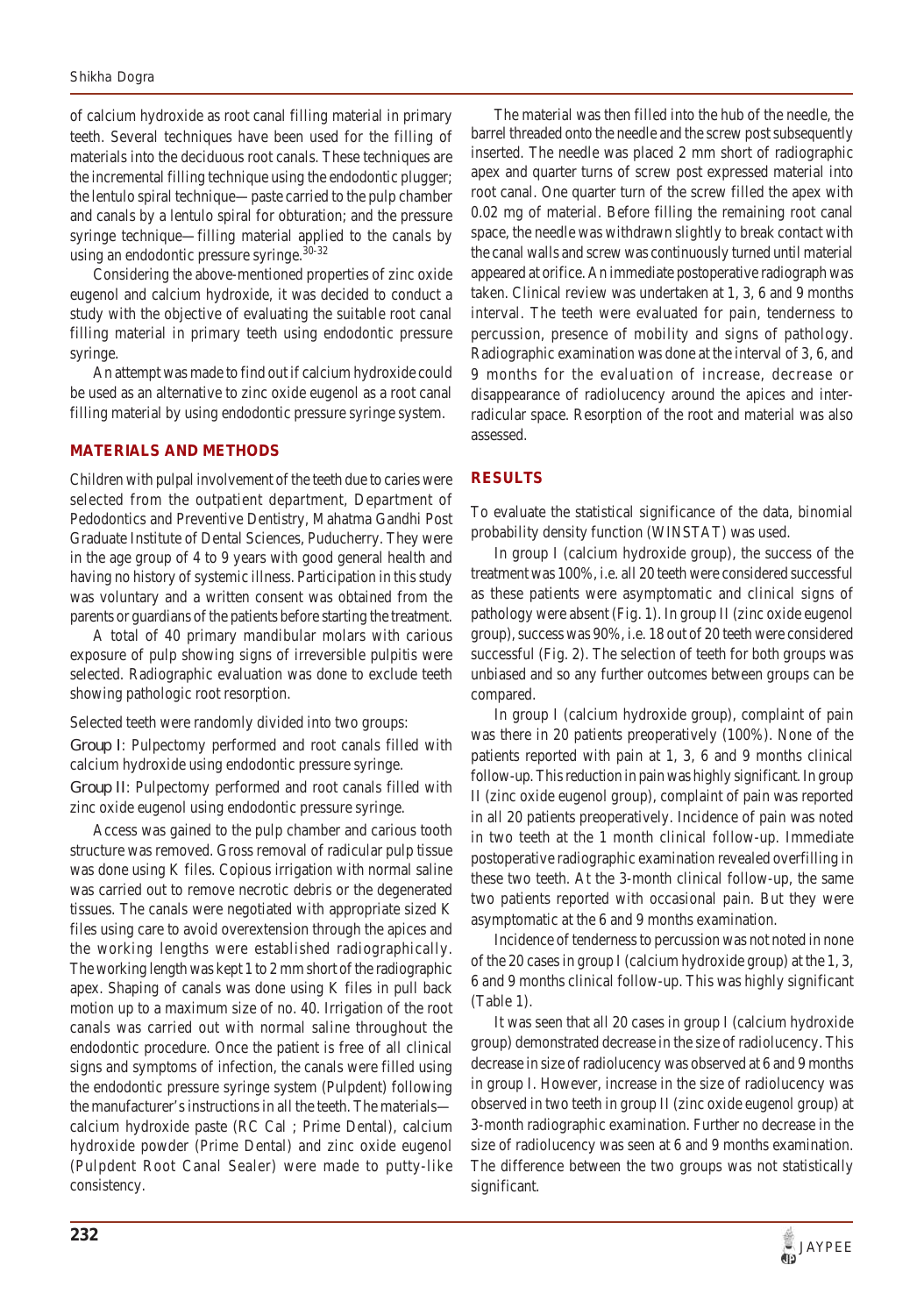*Comparative Evaluation of Calcium Hydroxide and Zinc Oxide Eugenol as Root Canal Filling Materials for Primary Molars*



**Tooth no. 74**



**Tooth no. 85**



**Tooth no. 75**



**Fig. 1:** Group I—calcium hydroxide: Few cases of immediate postoperative radiograph at 3, 6 and 9 months follow-up

Complete resorption of overfilled material was observed at the three months radiographic examination for group I (Figs 3A and B). This highly significant finding was not seen in group II

| <b>Table 1:</b> Comparison of clinical and radiographic success at the<br>end of 9 months between study groups |                                 |                                   |                    |  |  |
|----------------------------------------------------------------------------------------------------------------|---------------------------------|-----------------------------------|--------------------|--|--|
| Response                                                                                                       | Group I<br>calcium<br>hydroxide | Group II<br>zinc oxide<br>eugenol | Total no. of teeth |  |  |
| Asymptomatic                                                                                                   | 20                              | 18                                | 38                 |  |  |
| Symptomatic                                                                                                    | $\Omega$                        | $\mathcal{P}$                     | 2                  |  |  |
| Total no.of teeth                                                                                              | 20                              | 20                                | 40                 |  |  |
| Chi-square                                                                                                     | 2.11                            | $p = 0.15$                        |                    |  |  |

p > 0.05: Not significant

(zinc oxide eugenol group). Partial resorption of overfilled material was seen at 6-month radiographic examination for zinc oxide eugenol in all the five cases that showed overfilling.

One interesting finding that was seen in group I (calcium hydroxide) was the resorption of calcium hydroxide inside the canal. It was seen in three cases (15%) at 6-month radiographic examination (Figs 4A and B). Delayed resorption of the material was also seen in two cases (10%) when compared to that of physiological resorption of the root in group II (zinc oxide eugenol group).

The difference in success between the two groups was not statistically significant (Table 2).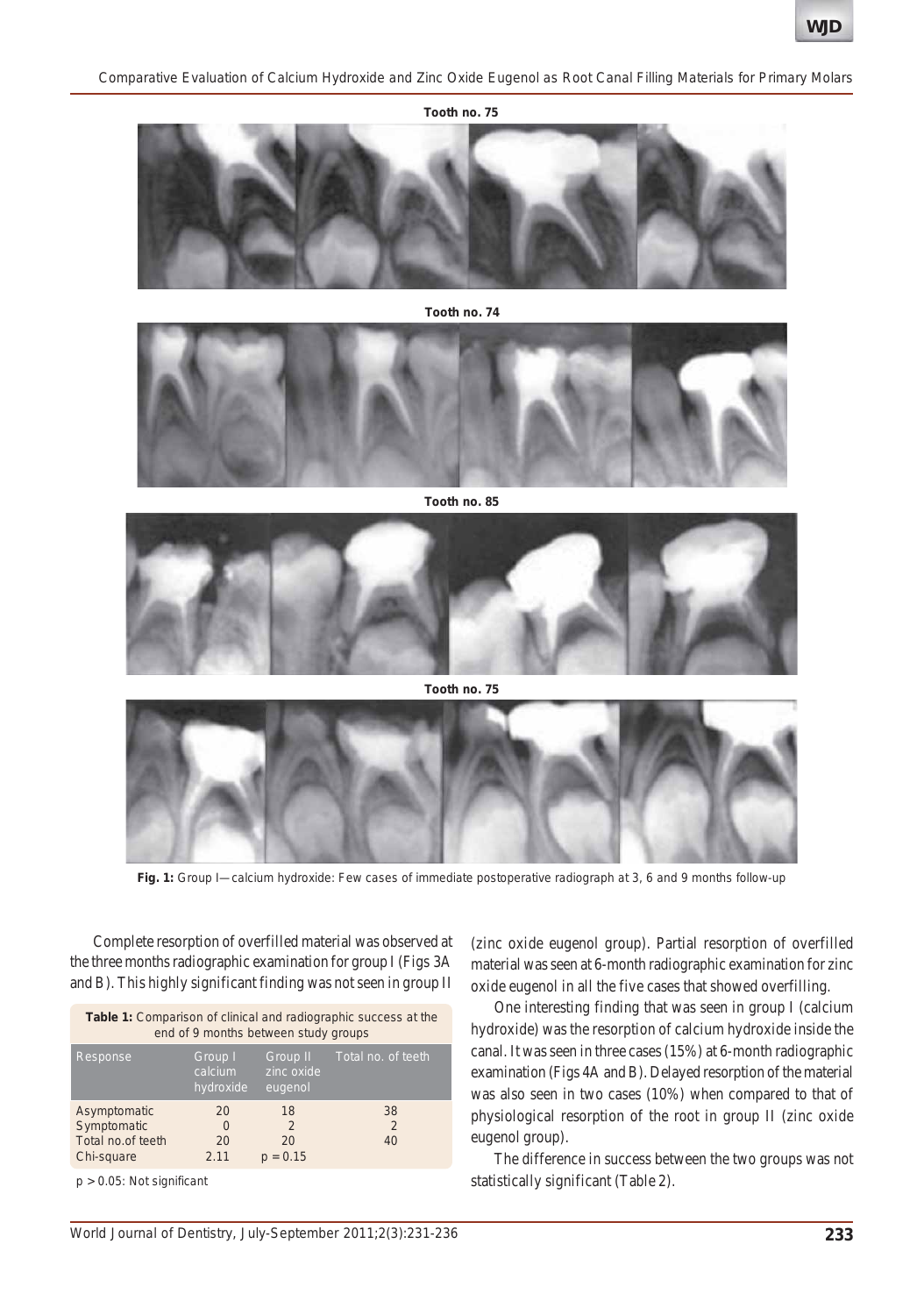



Fig. 2: Group II—zincoxide eugenol: Few cases of immediate postoperative radiograph at 3, 6 and 9 months follow-up

## **DISCUSSION**

The results of the present study are comparable to Nadkarni and Damle (2000) who reported a success rate of 94.28% with calcium hydroxide and 88.57% with zinc oxide eugenol. Coll et al (1985) has found 86.1% success with zinc oxide eugenol. Nurkos and Garcia Godoy  $F^{33}(1999)$  have reported almost 100% success with the use of calcium hydroxide/iodoform paste. Despite the clinically high success rate (90%) of root canal treatment using zinc oxide eugenol as obturating material in the present study, radiographic evaluation revealed only partial resorption of the overfilled material. Delayed resorption of the material (10%) was also seen when compared to that of physiological resorption of the root. This is in accordance with the study done by Woods et al<sup>34</sup> (1984), Chawla et al  $(2000)$ and Coll et al (1985). Complete resorption of overfilled material

| <b>Table 2:</b> Comparison of clinical and radiographic success at the end of 9 months between study groups |                              |                                |                    |  |  |
|-------------------------------------------------------------------------------------------------------------|------------------------------|--------------------------------|--------------------|--|--|
| Response                                                                                                    | Group I<br>Calcium hydroxide | Group II<br>Zinc oxide eugenol | Total no. of teeth |  |  |
| Asymptomatic<br>Symptomatic<br>Total no. of teeth                                                           | 20<br>$\overline{0}$<br>20   | 18<br>2<br>20                  | 38<br>2<br>40      |  |  |
| Chi-square                                                                                                  | 2.11                         | $p = 0.15$                     |                    |  |  |
| $p > 0.05$ —Not significant                                                                                 |                              |                                |                    |  |  |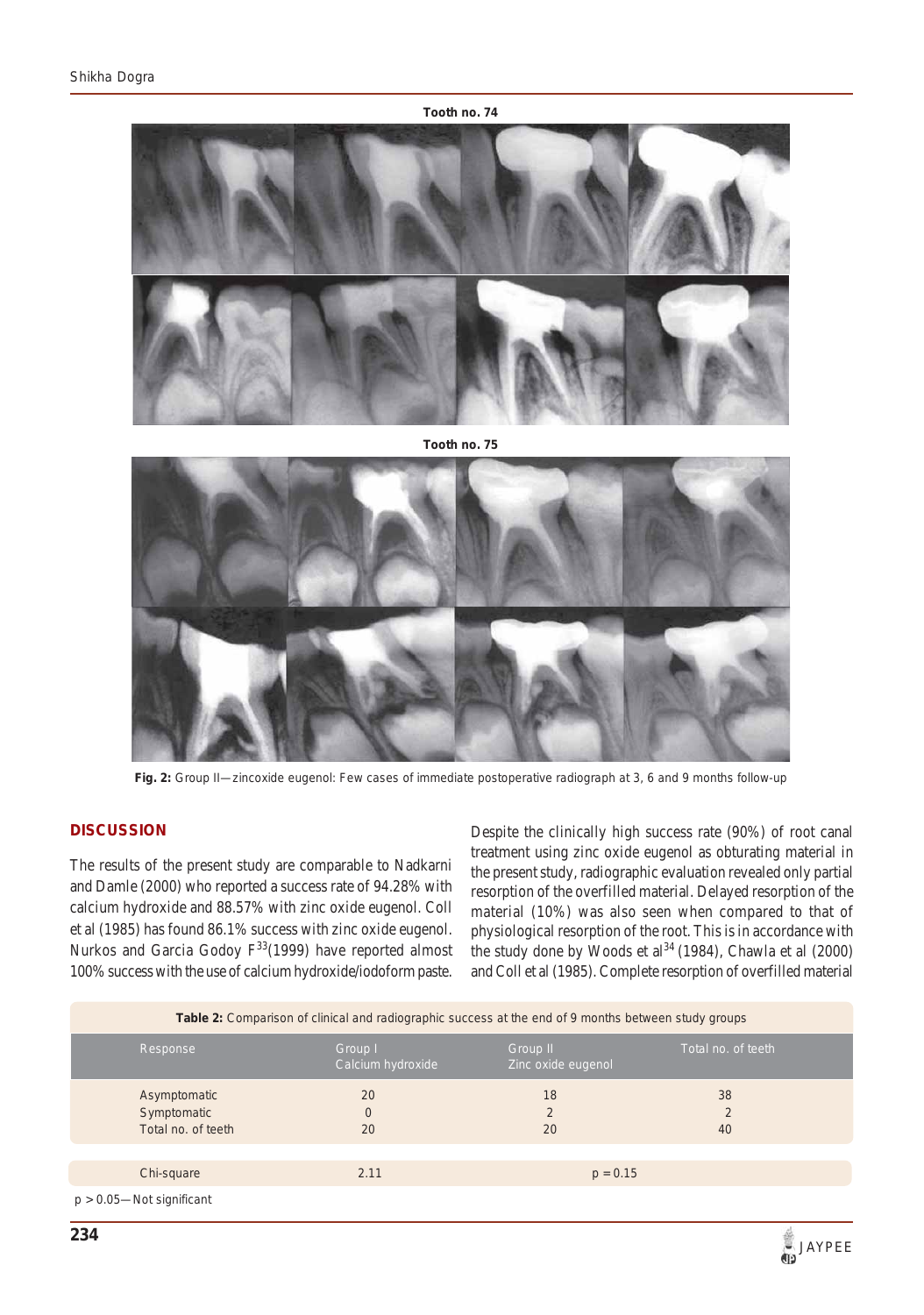*Comparative Evaluation of Calcium Hydroxide and Zinc Oxide Eugenol as Root Canal Filling Materials for Primary Molars*



**Figs 3A and B:** (A) Tooth 85 immediate postoperative radiograph demonstrating overfilled calcium hydroxide, (B) tooth 85, 3 months postoperative radiograph demonstrating complete resorption of overfilled material



**Figs 4A and B:** (A) Tooth 74 immediate postoperative radiograph demonstrating root canal filling done with calcium hydroxide, (B) tooth 74 6 months postoperative radiograph demonstrating resorption of material inside the mesial canal

was observed at the 3-month radiographic examination for calcium hydroxide. Partial resorption of overfilled material was seen at 6-month radiographic examination for zinc oxide eugenol. This is similar to the findings of Nadkarni et al (2000) and Chawla et al who observed complete resorption of overfilled material in 2 to 3 months.

In this study endodontic pressure syringe was used for filling the root canals. Greenberg M (1961) first recommended filling root canals of primary teeth with thick mixes of resorbable pastes utilizing the injection technique. Dandashi $32$ <sup>et</sup> al (1993) in an *in vitro* study have found the pressure syringe system to yield fewest voids. The advantage of using endodontic pressure syringe system as seen in this study was that it was less time consuming and easy to use. The disadvantage seen was that one assistant was required for stabilizing the wrench while obturating the canals.

The present investigation indicated that reduction in clinical signs and symptoms, and healing of periapical pathology as evidenced by resolution of radiolucency was present with both the materials used. However, a faster resorption of overfilled material was observed with calcium hydroxide. This finding is comparable with that of Chawla et al, Nadkarni et al, Nurkos C and Garcia Godoy. Since statistically no difference was seen between the two materials, in order to arrive at a definite conclusion, the teeth treated in the study need to be monitored until their exfoliation and a further longitudinal study involving a larger sample size requires to be carried out.

### **CONCLUSION**

The findings of the present study indicate that calcium hydroxide could be used exclusively or as an alternative to zinc oxide eugenol as a root canal filling material for the primary teeth. This could avert the cytotoxic effects of eugenol and also could prevent the deflection of the succedaneous tooth bud.

Endodontic pressure syringe is a less time consuming and easy method of filling root canals in primary teeth.